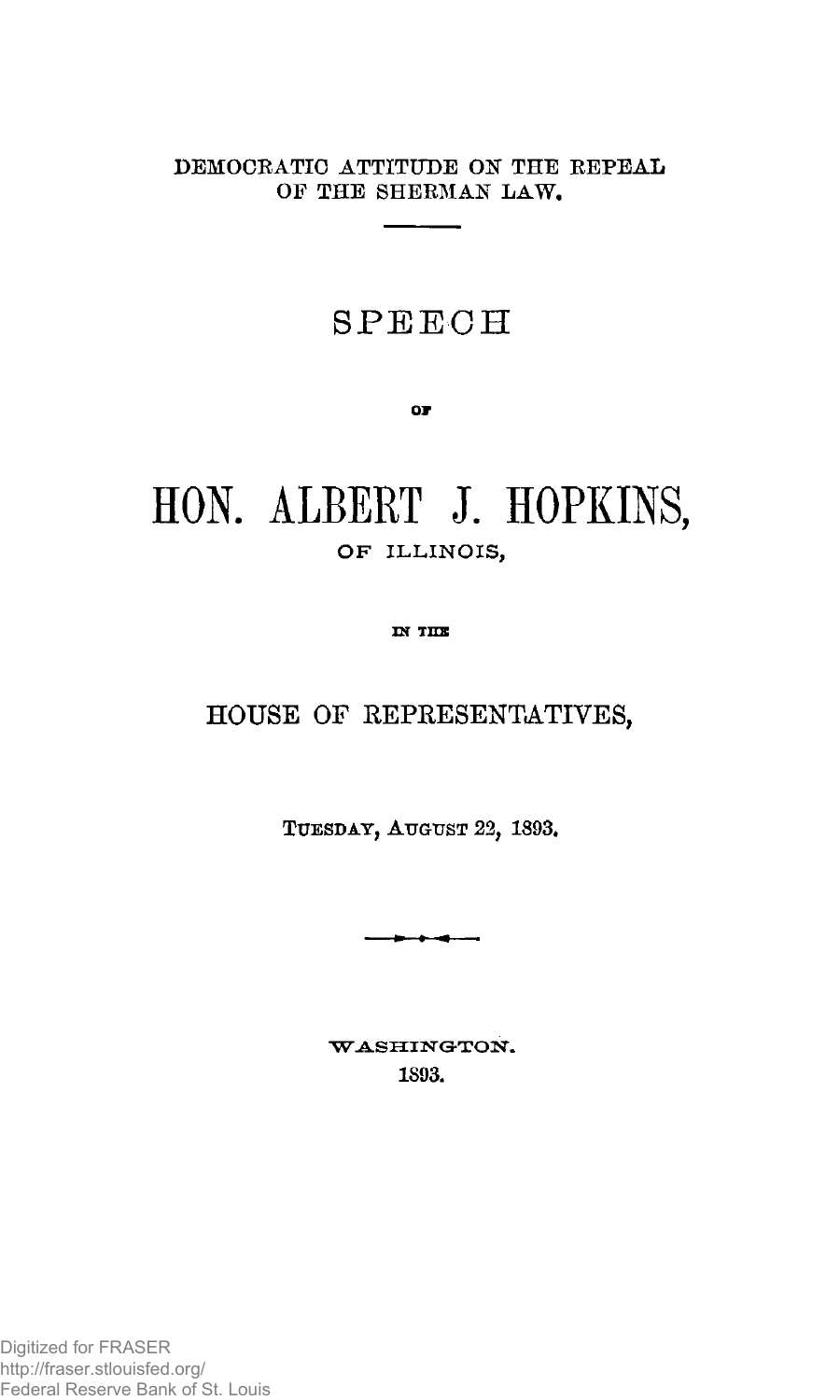#### or

### **HON. ALBERT J. HOPKINS.**

The House having under consideration the bill (H. R. 1) to repeal a part of<br>an act, approved July 14, 1890, entitled "An act directing the purchase of<br>silver bullion and the issue of Treasury notes thereon, and for other **poses"—** 

Mr. HOPKINS of Illinois said:

Mr. SPEAKER: In the message which the President of the United States submitted to Congress at the opening of this session he used this language:

The existence of an alarming and extraordinary business situation, involving the welfare and prosperity of all our people, has constrained me to call the fogether in extra session the people's representatives in Congress,

And after speaking at some length of the peculiar and forlorn condition in which the country is placed to-day, he said:

**I believe these things are principally chargeable to Congressional legisla-tion touching the purchase and coinage of silver by the General Government.** 

This legislation is embodied in a statute passed on the 14th day of July, 1890, which was the culmination of much agitation on the subject involved, and which may be considered a truce, after a long struggle, between the a

This language of the President clearly indicates what to his mind should be the subject of legislation at this extraordinary session of Congress, and it also expresses the sentiment that party considerations should not enter into the deliberations of either of the great political parties in determining the remedies for the evils portrayed in his message.

I had hoped, Mr. Speaker, that the Democratic party, as represented in this House, would accept of this message in the spirit in which it was given by the Chief Executive, and would ember the mb in the mb in the mb in the posed to relieve the country from its present financial distress, on broad and patriotic grounds. The Republican Representatives in Congress were ready and willing, and even anxious, to meet their Democratic colleagues, no triots, to confer together, and from such conferences to evolve some kind of legislation that would meet the demands of the public in this great emergency, and that would show to the country that in a crisis, such as is no trol either of these great political organizations.

This wish and hope that I have expressed was indulged in not  $\frac{1}{2}$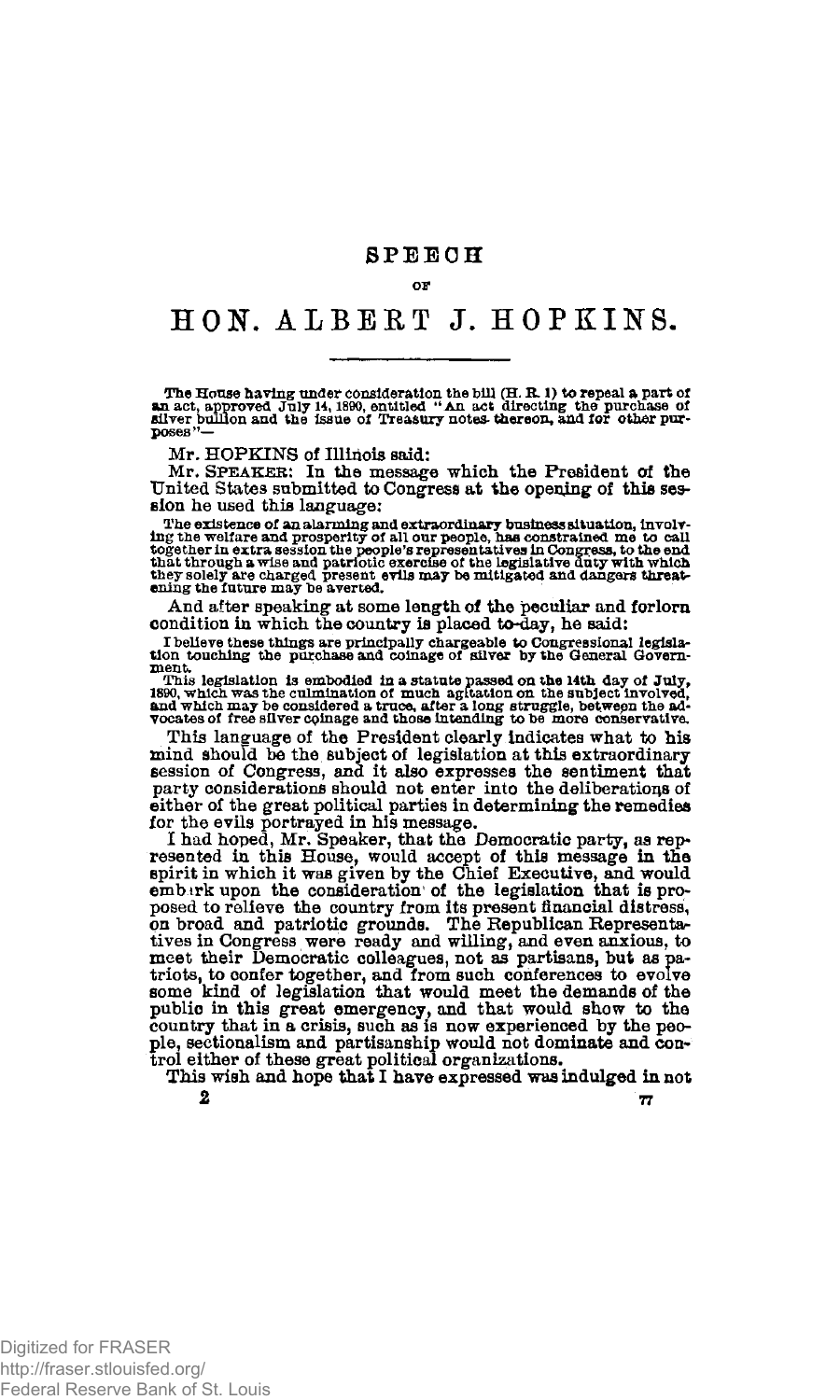only by the Republican members of this House, but by the country generally. That we were fated to disappointment is now known to all. On the 11th of this month the gentleman from Missouri [Mr. BLAND] presented the following resolution for adoption in the House:

Ordered by the House, That H. R. No. 1shall be taken up for immediate consideration and considered for fourteen days. During such ength sessions may be held, for debate only, at the request of either side. The daily sessi **granted.** 

Crder of amendments: The vote shall be taken first on an amendment<br>providing for the free coinage of silver at the present ratio. If that fails,<br>then a separate vote to be had on a similar amendment proposing a ratio of<br>p on the engrossment and third reading of the bill as amended, or on the bill<br>itself if all amendments shall have been voted down, and on the final pas-<br>sage of the bill without other intervening motions.

This resolution was the result of a conference or caucus between the Democratic members of the House representing the extremes on the silver question. No Republican member had any voice or vote in determining any of the propositions embodied in the resolution which I have just had read at the Clerk's desk. It is the result of Democratic partisan consideration. When it was presented and itspassage demanded by the Democratic Representative having it in charge, by authority of the caucus of the party, various members on our side protested against its adop-tion because they believed, as we all believed, that, in a great emergency like this, no Representative should be limited to either of the extremes presented in this resolution.

I **Bay** either of the extremes, because the bill itself calls for a repeal of the purchasing clause of what is known as the Sherman law unconditionally, and without any legislation accompanying it tending to the increase or expansion of the currency of this country to meet the wants of **a** constantly increasing population and **a** constantly increasing volume of business, while the amendments which are proposed in the resolution limit the vote to the free coinage of silver upon some ratio varying from 1 to 16 to I to 20, not one of these ratios being in accordance with the commercial difference that to-day exists between the two metals.

Republicans have a right, Mr. Speaker, to be justly indignant, as they are, at the treatment which has been accorded them by their Democratic colleagues on this floor in forcing the adoption of this resolution, and the consequent limitation of the consideration of this great question, which is affecting every section of our common country, without any privilege of suggesting any amendment, or embodying any proposition in the way of  $\bar{a}$ , substitute, that in the judgment of the Republican members of this House will aid in lifting this pall from the business of the country.

No political advantage can be gained by such partisanship. **77**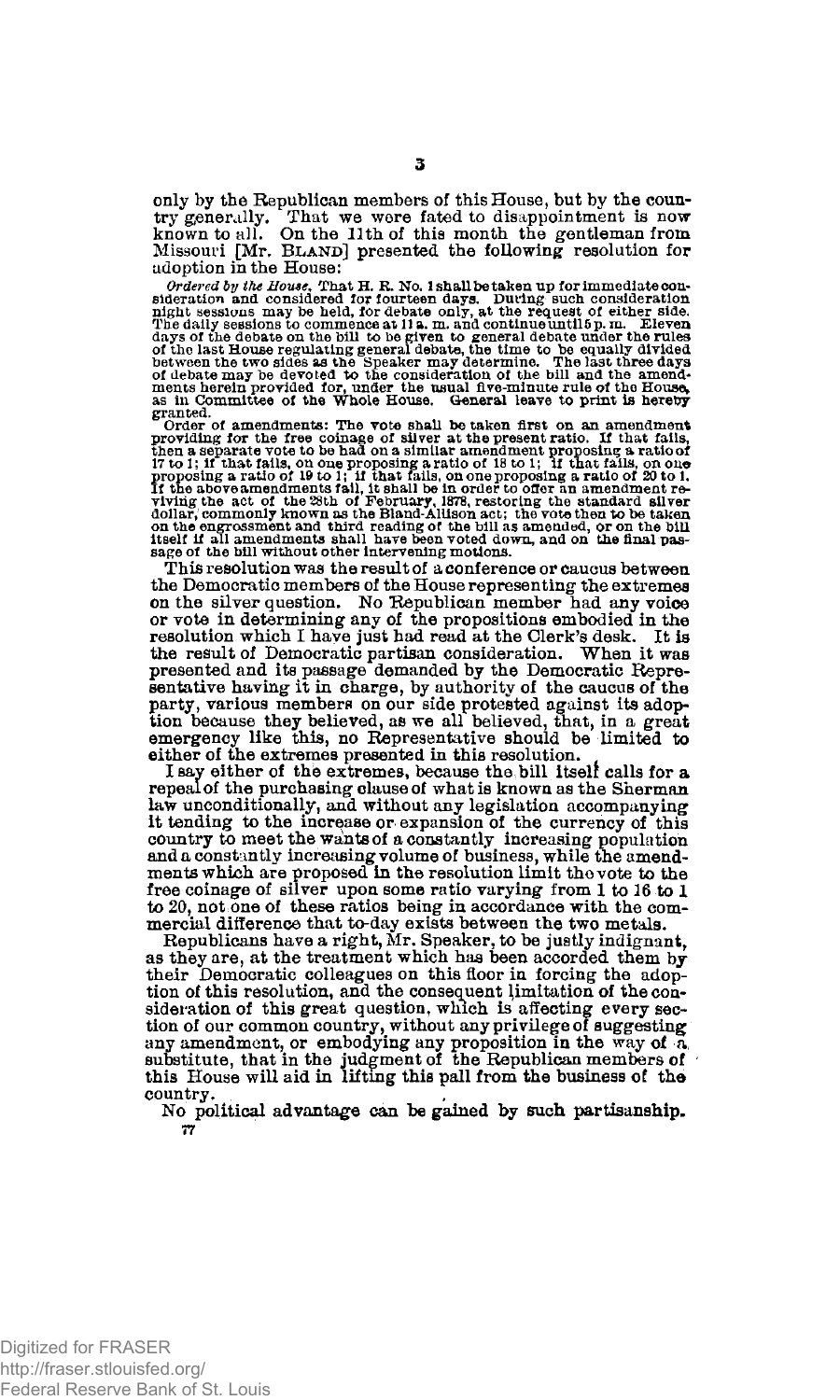The people of this country are too intelligent, and their attention is directed too strongly to the consideration of this question in Congress now to be misied by any of these limitations which have been imposed upon the representatives of the people in this resolution on which we are called to vote on the 25th of this month. What they demand now is l to see legislation th at will restore confidence to the business men and to the manufacturers in this country. They wish to see the wheels of industry again started, the factories thrown open and the unemployed men who are to-day crying for bread or for work, given their old employment, with the remunerative wages to which they have been accustomed during the many years that<br>the Republican party has been in control of this country.<br>What is the remedy that is offered by Mr. BLAND of Missouri

and the majority of the Democratic party as represented on this floor? It is the free and unlimited coinage of silver on a ratio of 16 to 1, or some ratio intermediate between that and 20 to 1, including the latter number; and in case of the failure of any of these propositions to receive the indorsement of this House then the proposition is to reenact what is denominated the Bland bill of  $1.478$ .

These, and these alone, are the propositions which are presented by the members of the Democratic party, as represented on this tioor, as a' panacea for the ills under which the country is suffering. It will require, Mr. Speaker, more than the faith of the early Christians for any person to believe that a remedy can be found in the adoption of any of them^ When they are subjected to cold analysis, in the light of historical facts, they fail utterly in furnishing the relief that is needed by the people of this country.

I have noticed in all the speeches that have been made by the friends of the white metal that they are more powerful in declamation than logical in reasoning, and that glittering general-ities are substituted for substantial reasons to lead the public to a silver basis. Each speaker who has followed Mr. BLAND, the great apostle of free silver in this country, on that side of the question has prefaced his remarks with a statement that he is a bimetallist, and has assumed, without any reason therefor, that those who are not prepared to adopt any of these ratios submitted in this resolution under consideration are enemies of bimetallism, if indeed they do not belong to that despised class denomi-nated by our Populist friends " the Gold Bugs of Wall street."

Bimetallism can not be had in this country by arbitrary leg-islative enactment. The commerce and trade of the world can not be commanded or changed by the American Congress alone. It would be as easy to change the flow of water over the Falls of Niagara by bill in Congress as to create practical bimetallism of the two metals—gold and silver—in this country by legislative enactment, without taking into consideration the commercial value of the two metals and their condition and use in the other civilized countries of the world.

These so-called friends of free silver are misleading the people. if not themselves also, when they insist that the adoption of any one of the ratios proposed in the pending resolution will re-*7f*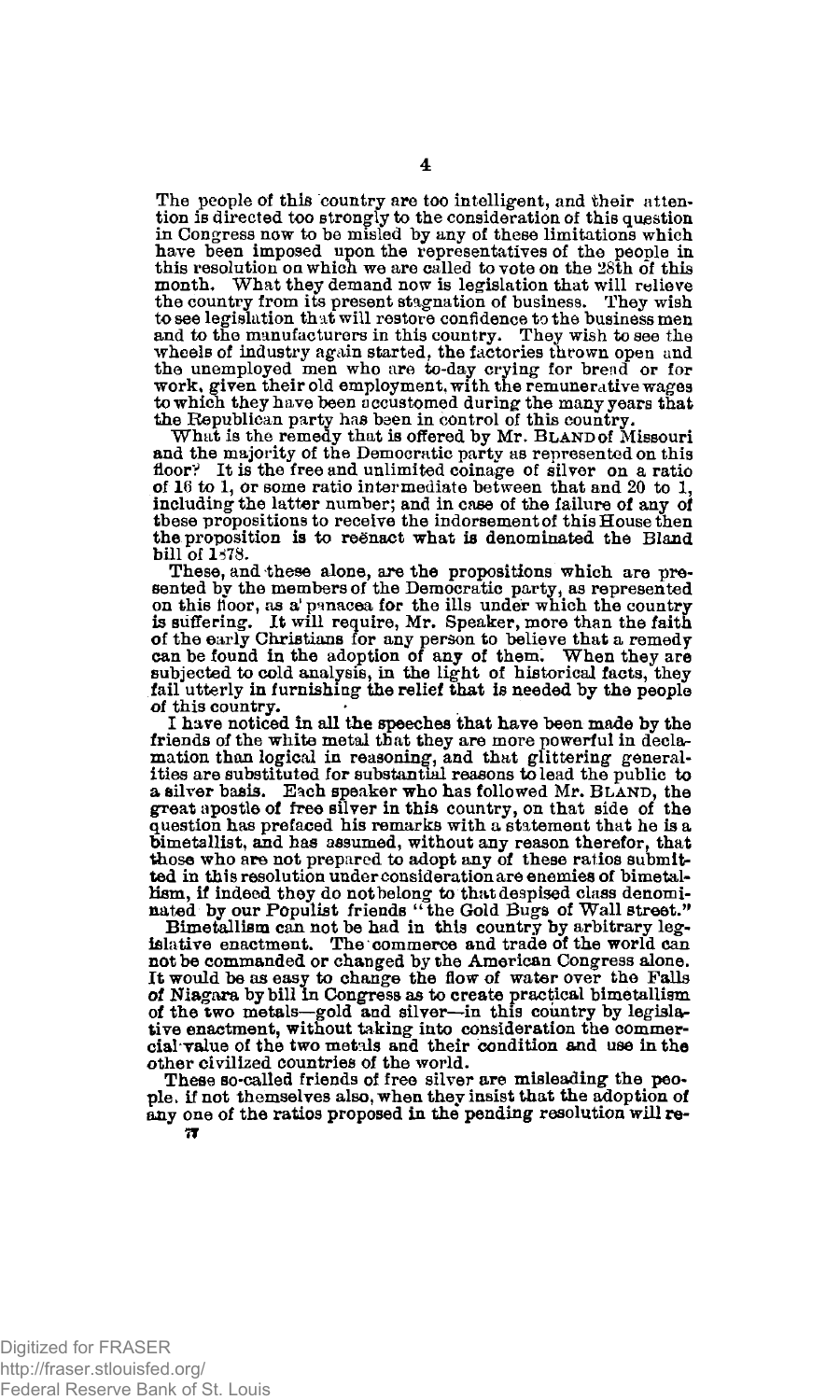store practical bimetallism in the United States. They say with truth that gold and silver are recognized in the Constitution as the money metals, and that in  $1792$  we established bimetallism in this country by recognizing both gold and silver at a certain fineness on the ratio of 15 ounces of silver to 1 ounce of gold, and that from that day to 1873 we were committed by acts of Congress to bimetallism.

In all these statements, Mr. Speaker, I find myself traveling the same road with the so-called friends of free and unlimited coinage of silver. These are historical facts that are known even to the school children of this country, but it is equally well known that never for three consecutive days, from the adoption of the ratio of 15 ounces of silver to 1 ounce of gold in the laws of 1792, up to the present time, have these two metals traveled<br>in company upon the ratio fixed by law. The commercial values<br>of gold and silver have invariably controlled their legal value,<br>and the enactments of Congress dead letter.

Whenever legislation interferes with the natural laws of trade it becomes inoperative. You can no more fix and determine by legislation adopted in this Congress the relative value of the two metals than you can change and modify the laws of nature. The laws of trade and commerce are as inexorable as the law of gravitation.

These principles were well known to the founders of the Republic, and it was for that reason that Robert Morris, the great financier of the Revolution, was opposed to the double standard. He believed from the wide experience that he had had in financial matters, and from the profound study which he had given the subject, that the two metals, gold and silver, could not by legislation be held at a certain ratio for any length of time, and hence in his discussion on the adoption of the laws relative to this subject, and the establishment of a standard of value and medium of exchange, he favored one metal.

It is true at that time he favored the silver metal. And why? Because at that time silver was used as a standard of value in all civilized nations *oi* the world. It was before the discovery of gold in California and Australia, and before gold had become the standard of value of the great civilized nations, as it is to-day.

Alexander Hamilton himself, while recommending, as he did in his celebrated report to Congress, the adoption of the bime-tallic theory, did it with grave doubts and many misgivings. He saw with almost prophetic eye, that if the ratio established by law of the two metals did not conform strictly with the commercial value of the two metals, that it would be utterly impossible to have them interchangeable in the channels of trade in this country on the ratio fixed by act of Congress. He stated, and it is a well-known fact, a fact that will not be disputed by any intelligent member of this House, that he held to the belief that if but one metal should be adopted as the standard of  $\mathbf{v}$ alue and the medium of exchange, that metal should be gold, because of its less variable value.

What is the result, Mr. Speaker, of the adoption of bimetallism in this country at the ratio of 15 ounces of silver to 1 ounce of gold? The records from the Treasury Department, together with **17** 

Digitized for FRASER http://fraser.stlouisfed.org/ Federal Reserve Bank of St. Louis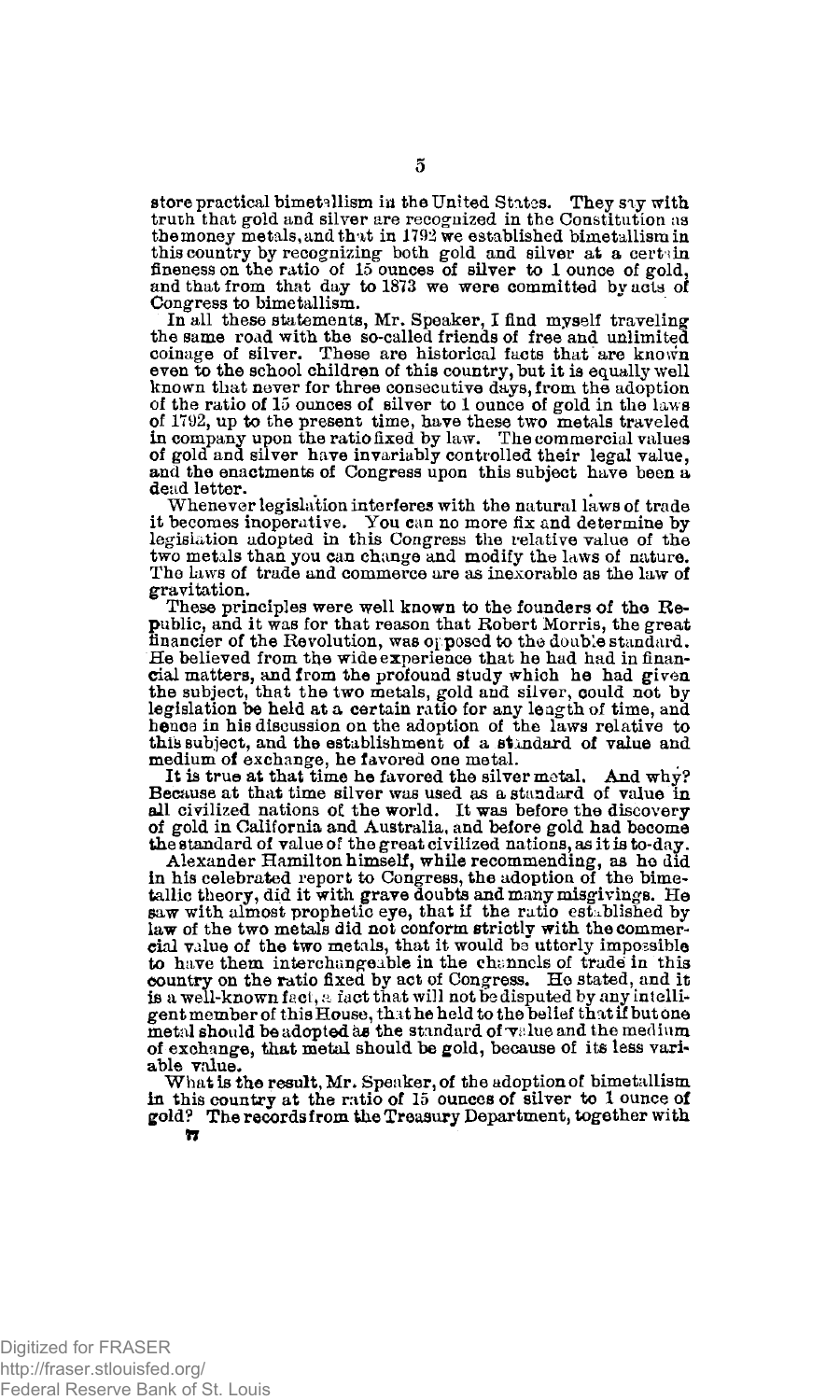standard financial works treating of this subject, show clearly that the two metals never for one day traveled in company under that ratio. Gold was undervalued, and refused to keep company with her white brother.

At that time the legal ratio between the two metals in France and other European countries was  $15\frac{1}{2}$  grains of silver to 1 grain of gold, and hence the silver that was coined drove out of the channels of trade the yellow metal, and we were practically a monometallist country on a silver basis from 1792 up to a revision of these laws, under the leadership of the great Senator from Missouri, Thomas H. Benton, who, in 1834, secured a change of ratio, making 16 ounces of silver the legal equivalent of 1 ounce of gold.

This ratio did not conform to the commercial difference in the two metals, but at this time England had established the gold basis for her standard, and gold was coming into more general use as the great money metal of the world. The country at the time of this change felt the need of more gold in the channels of trade in the American States, and this change in the ratio was for the purpose of inducing gold to leave foreign countries and seek our shores for investment. By the establishment of this ratio of 16 ounces of silver to 1 of gold, silver was undervalued, and it, in its turn, refused to circulate as a money metal on that ratio with the yellow metal.

The commercial difference of the two metals at this time was only 3 cents on a dollar. In other words, a silver dollar, on this ratio, was worth 3 cents more, intrinsically, than a gold dollar, and this difference was sufficient to send it abroad for investment, and leave gold as the sole metal for trade and commerce in this country. The mints of the United States were open equally to both metals on this ratio; yet, as a matter of fact, sil-ver was practically unknown as a money in use. Whatever was coined at the mints was immediately shipped to other countries, and there melted into bullion and sold at its market value.

At this time, Mr. Speaker, there was no cry raised in favor of this white metal. By the establishment of this ratio this country was placed upon a gold monometallic basis as firmly and as securely as it would have been had silver been demonetized. Gold was the standard of value and our only medium of exchange, and was the circulating medium of this country up to the time of the outbreak of the civil war and the issue of Treasury notes such as are now known as the greenback.

The crime of the demonetization of silver, if crime it be, antedated the legislation of 1873. It is true that up to the revision of our coinage laws in 1873 the silver dollar was known upon our statute books, but it was practically demonetized, as I have be-fore said, in 1834, when the ratio of the two metals was changed, and the legislation of 1873 was but recording what commerce and trade had already done for this white metal. On the ratio established in 1834 between the two metals, of

16 ounces of silver to 1 ounce of gold, the legal value of an ounce of silver is \$1.29. Under the old ratio that was established in 1792, of 15 ounces of silver to 1 ounce of gold, the ratio was fixed upon the basis of si time, as I have already said, all of the civilized countries of the **77**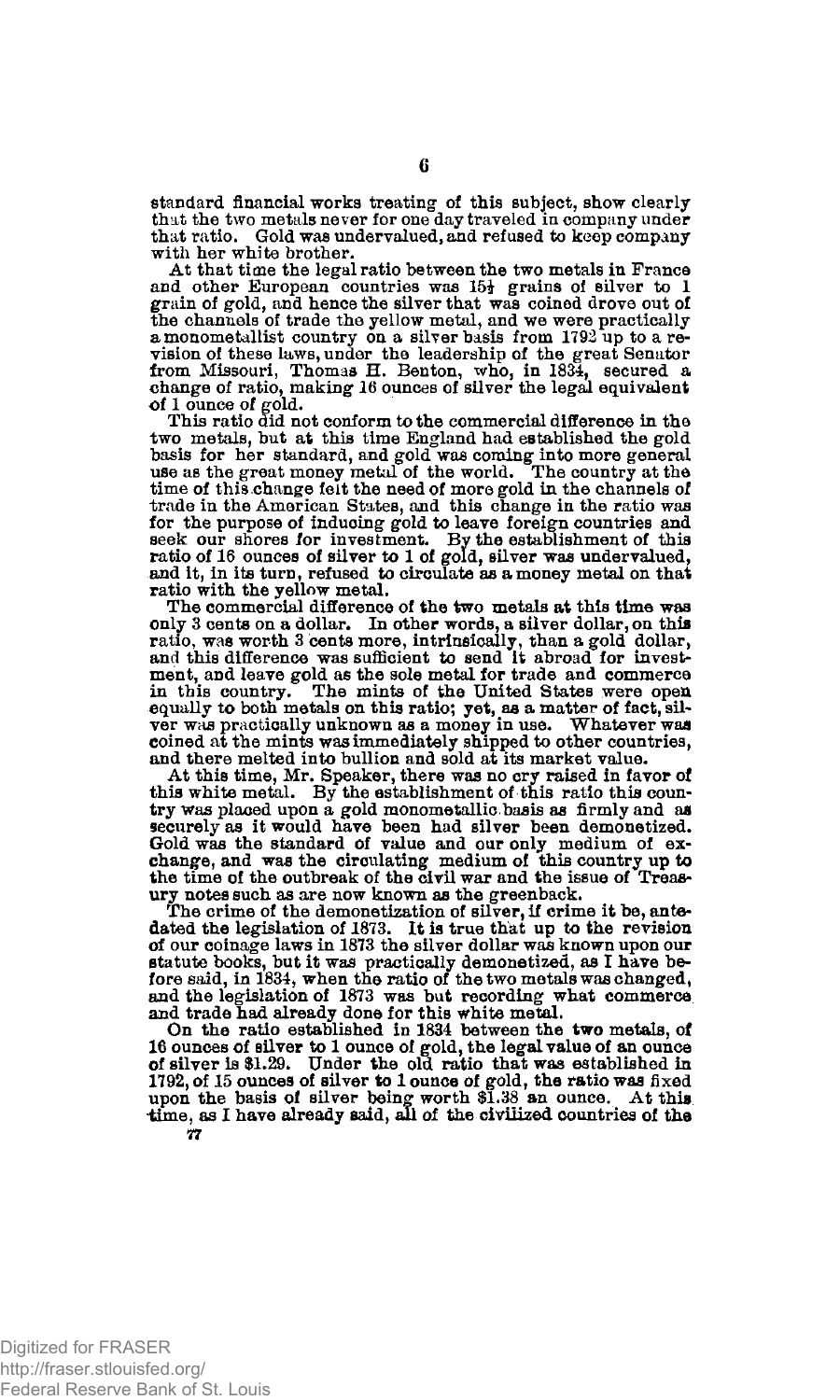world had their mints open to the free and unlimited coinage of silver; and yet, Mr. Speaker, because the legal ratio fixed in 1792 of 15 ounces of silver to 1 ounce of gold did not correspond with the commercial ratio, the two metals refused to circulate together; they varied in their commercial value from year to year, but slightly, it is true, but in a sufficient amount to drive silver from our shores and cause it to seek investment, not as

the coin of our country, but as bullion, in foreign markets.<br>In 1819 the commercial value of an ounce of silver was \$1.35.<br>This, you will see, was within 3 cents of par, or the legal value<br>fixed upon an ounce of silver whe in this country.

Now, bear in mind the fact that the mints of all the civilized nations were open at this time to the free and unlimited coinage of silver; bear in mind, also, the fact that every country in the then known world was using silver as a money metal, and yet, with a 3 per cent difference between the commercial and the legal ratio, the friends of silver were unable to bring it to par with gold, and unable to keep it in the channels of trade.

In view of these facts, which are as plain and clear to the mem-bers of this House as the King's highway, I ask in the name of com-monsense, Iask in the name of justice to the great laboring masses of this country, I ask in the name of the great producing classes of this country, when to-day there is a difference of more than 57 per cent between the legal and the commercial value of an ounce of silver, and it has been demonetized in all the civilized countries of the world, how is it possible for the friends of silver to hope that by the re8stablishment of the free and unlimited coinage of silver at the ratio of 16 to J, as proposed in the pending amendment now under consideration, it will come to par, and that an ounce of silver, which can now be purchased in the mar-ket for 72 cents, by a stroke of the Congressional pen can be made of the value of \$1.29?

The very statement of the proposition is its best refutation. As well might you say that an act of Congress would cause the waters of the Mississippi to stop their flow, or the rocks of the Sierras to burst asunder at Congressional dictation, as to contend that under present conditions the reestablishment of the free and unlimited coinage of silver in this country, on the ratio proposed, will bring the commercial value of silver up to its legal value.

Let us consider for a moment, if you please, Mr. Speaker, this subject a little further in order to demonstrate the utter absurdity of the position of the so-called friends of bimetallism who advocate the free and unlimited coinage of silver on any of the ratios that are proposed in the pending amendments. There ratios that are proposed in the pending amendments. There are in the world in round figures \$4,000,000,000 worth of silver. This to-day is worth about  $72$  cents an ounce.

Now, these free-silver advocates, the followers and supporters of Mr. BLAND of Missouri, in their efforts to force this legislation upon Congress, and its results upon the people of this country, tell us that by the very magic of free coinage by the United States, standing separate and alone from all the other civilized nations of the world, it is going to raise this  $34,030,000,000$  worth of silver from 72 cents an ounce to \$1.29 an ounce. In other *77*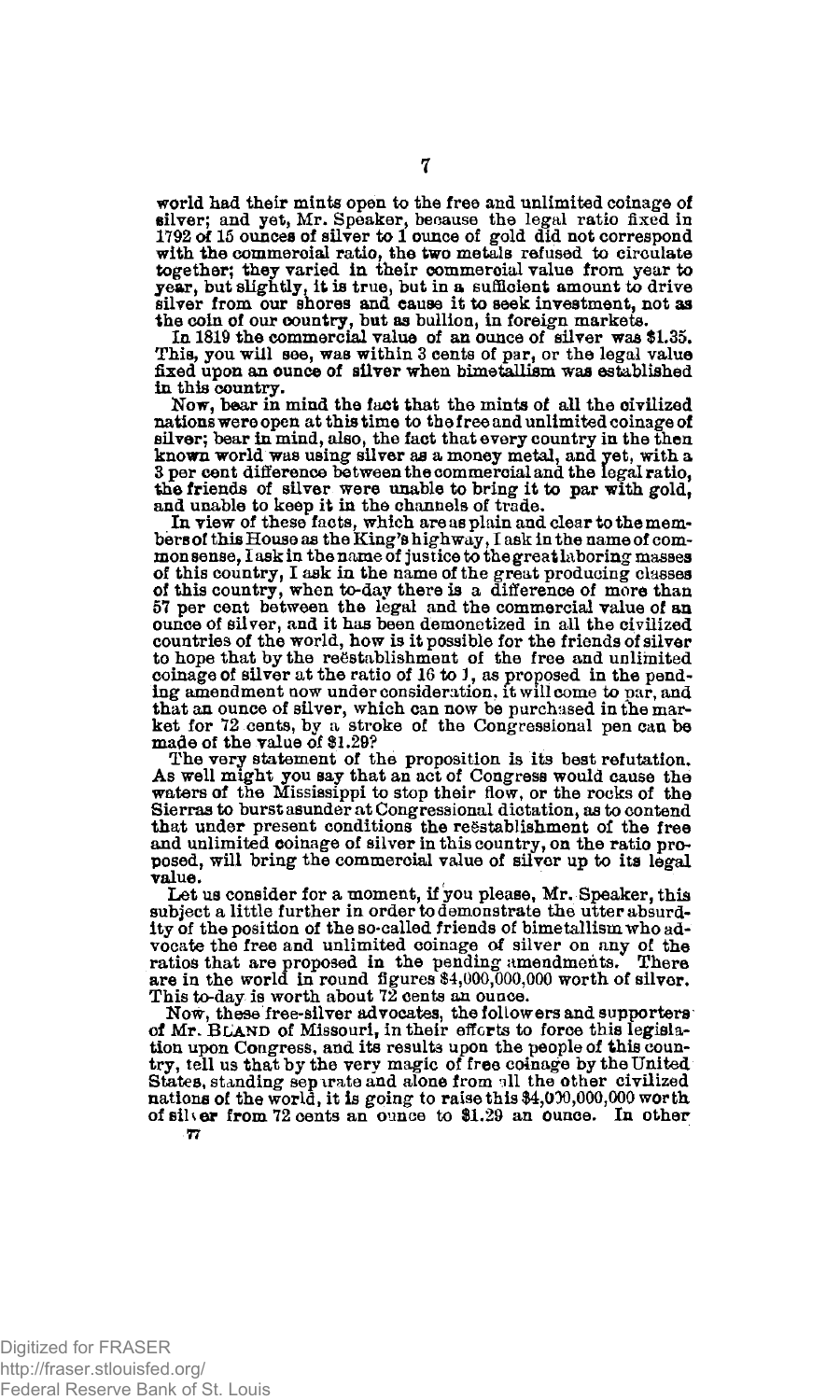words, that by the enactment of this proposed amendment for the restablishment of the free and unlimited coinage of silver in this country on the ratio of 16 to 1 they are goiug to add a value of more than \$1,500,000,000 worth to the world's supply of silver.

Was ever a more astounding proposition presented to any leg-islative body or to any intelligent, sane men? Does not the simple rehearsal of these facts demonstrate to those who are least familiar with this subject the fact that the position they assume is utterly untenable, and that if it were carried out it would in-stantly put this country upon a silver basis and would drive the six hundred and odd millions of dollars of gold that are now in circulation in this country into safe-deposit vaults, and to other secret places where trade and commerce would know it no more forever?

Mr. Speaker, it does not lie with the gentlemen who are advocating the free and unlimited coinage of silver upon this ratio, or even upon any of the ratios that are suggested in the amend-ments, to claim that those who are opposed to their propositions are the enemies of bimetallism in the United States. These men, while they are professing to be desirous of carrying out the provisions of the Constitution and the principles of the early fathers in establishing and maintaining the two metals at a parity, know when they make these professions, that if their propositions are adopted that this country will become a monometallic and not a bimetallic country, and that it will be a silver monometallic and not a gold monometallic country.

I have not the time nor the inclination to stop here and por-tray to the members of this House or the country the direful results that would follow from their successful efforts in this session of Congress. The first result would be to contract the currency to the amount of the six hundred and odd millions of gold which are now in circulation.

We are to-day, Mr. Speaker, experiencing the sad results of a contraction of the currency. This legislation, instead of proving a relief, would still further aggravate the disease that it seeks to remedy. Whenever this country substitutes a silver for a gold basis our stocks and bonds and other obligations held in European countries will be immediately sent over here for liquidation, and what we are now experiencing in the way of a practical cessation of all business will become complete, and this country would go into general bankruptcy.

I shall take no time to demonstrate the impracticability of adopting either of the other ratios proposed in the pending amendments. Neither of them conforms to the commercial ratio between the two metals. The commercial ratio, as shown by the report of the Director of the Mint, dated August 1, 1893, is as 1 to 28.52. How long that ratio will remain it is impossible for any man to state.

If the legal and commercial ratio should be made identical in this legislation by the adoption of 28.52 of silver to one ounce of gold, a week after the adoption of the law the commercial ratio would be different. The report which I hold in my hand, made by the Director of the Mint on the 1st of this month, shows that there has been a steady decline in silver since 1873, and **77**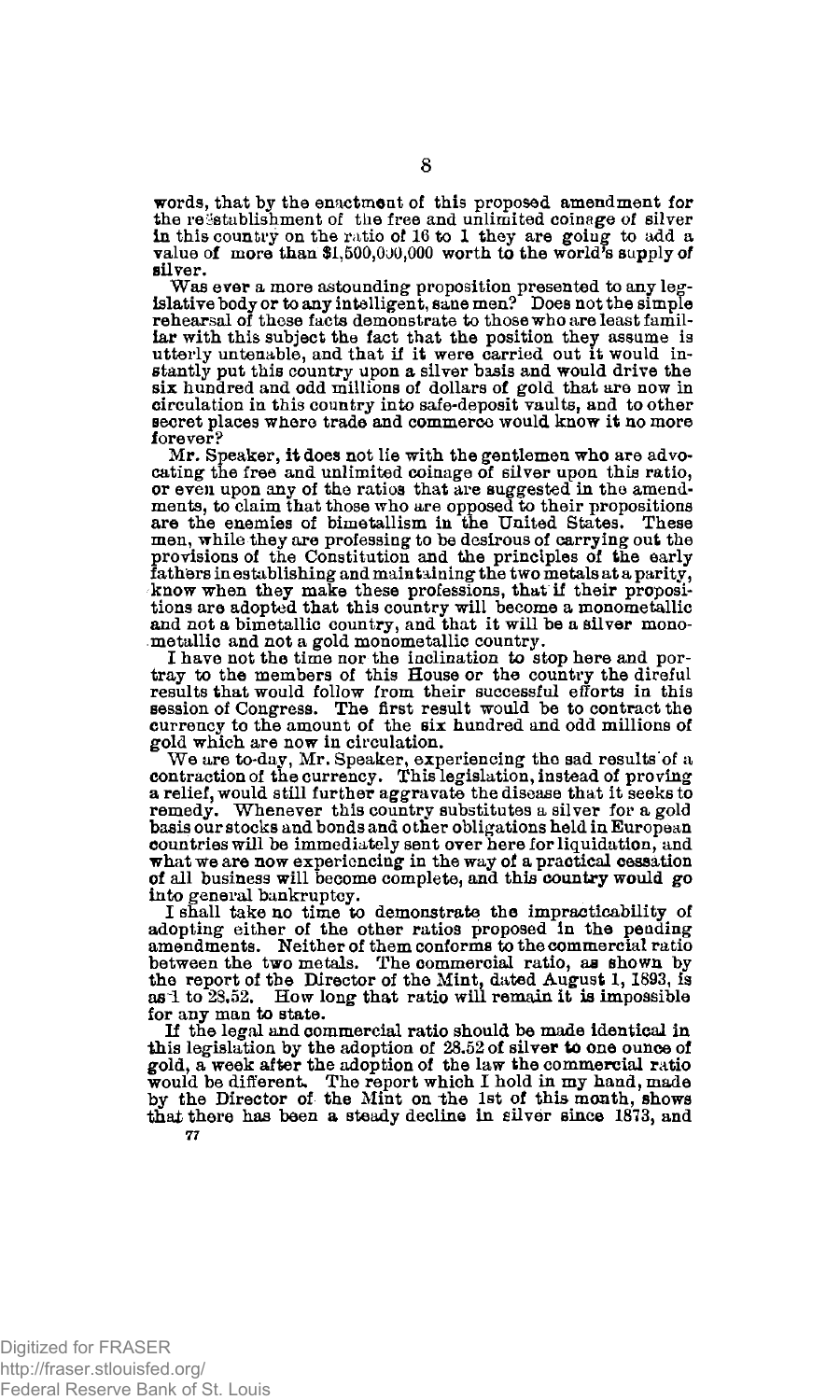that it has been more rapid since 1890 to the present date than for any like period in the history of our country.

Some gentlemen may say that this decline is attributable to the demonetization of silver in 1873; but I would ask all such to bear in mind the facts which I have stated already, that the de-monetization of 1873 was only recording in a legal way what had been practically a commercial demonetization of silver for a period of nearly forty years prior to that date.

The chief reason, in my judgment, that silver has steadily declined in value is the fact that during this period its annual production in this country has more than doubled, and its use as a money metal has been destroyed in the leading countries of Europe. In 1871 Germany suspended the free coinage of silver and adopted a single gold standard. In 1873 the German Empire provided for the retirement of silver coins in circulation and the sale of its silver bullion. This threw about \$140,000,000 of silver bullion upon the market and still further depressed the market price of silver.

France also, in 1873, by a Treasury order limited the amount<br>of silver to be accepted; and in 1874 silver was demonetized in<br>Sweden and Norway. In 1875 Holland suspended free coinage<br>of silver and established a gold standa continued the further coinage of silver, and Russia, in the same year, suspended free coinage of silver and adopted the gold standard; and in the same year Spain, by her royal decree, stopped<br>the further coinage of silver.

In 1892 Austria-Hungary adopted the single gold standard and discontinued the use of the white metal as a money metal. in 1893, just previous to the assembling of the members of Congress in this extra session, India, the great silver country of the 'world, suspended the free coinige of silver.

Under these circumstances it requires no metaphysical arguments and no philosophizing to show to the people of this coun-try that silver has constantly and steadily fallen in its commercial value in the great countries of the world; and these facts, too, must demonstrate to all alike the utter futility of any effort upon the part of this Congress or any subsequent Congress, while the other countries which I have just named maintain a gold standard, to attempt to establish free and unlimited coinage of silver in this country on any ratio whatever.

It is a practical impossibility, and, as I have said, the men who advocate it upon this floor or in any other place, in the limits of our broad Republic, are not the friends of bimetallism, but for selfish motives, or from misguided reason, they have adopted this theory with the knowledge, unless they are blind to all the facts, that the adoption of it upon any ratio whatever will place the greatest Republic of all times upon the silver basis of our sister Republics in Central and South America.

Mr. Speaker, I would not be representing the intelligence of my district were I to vote, under these conditions, for any of the amendments proposed by the honorable member from Missouri [Mr. **B**LAND**J**, Not only, sir, would **I** be misrepresenting the intelligence and the interests of my immediate constituency, but, in my judgment, I would be false to the best interests of our common country if I yielded to any of the seductive arguments which 17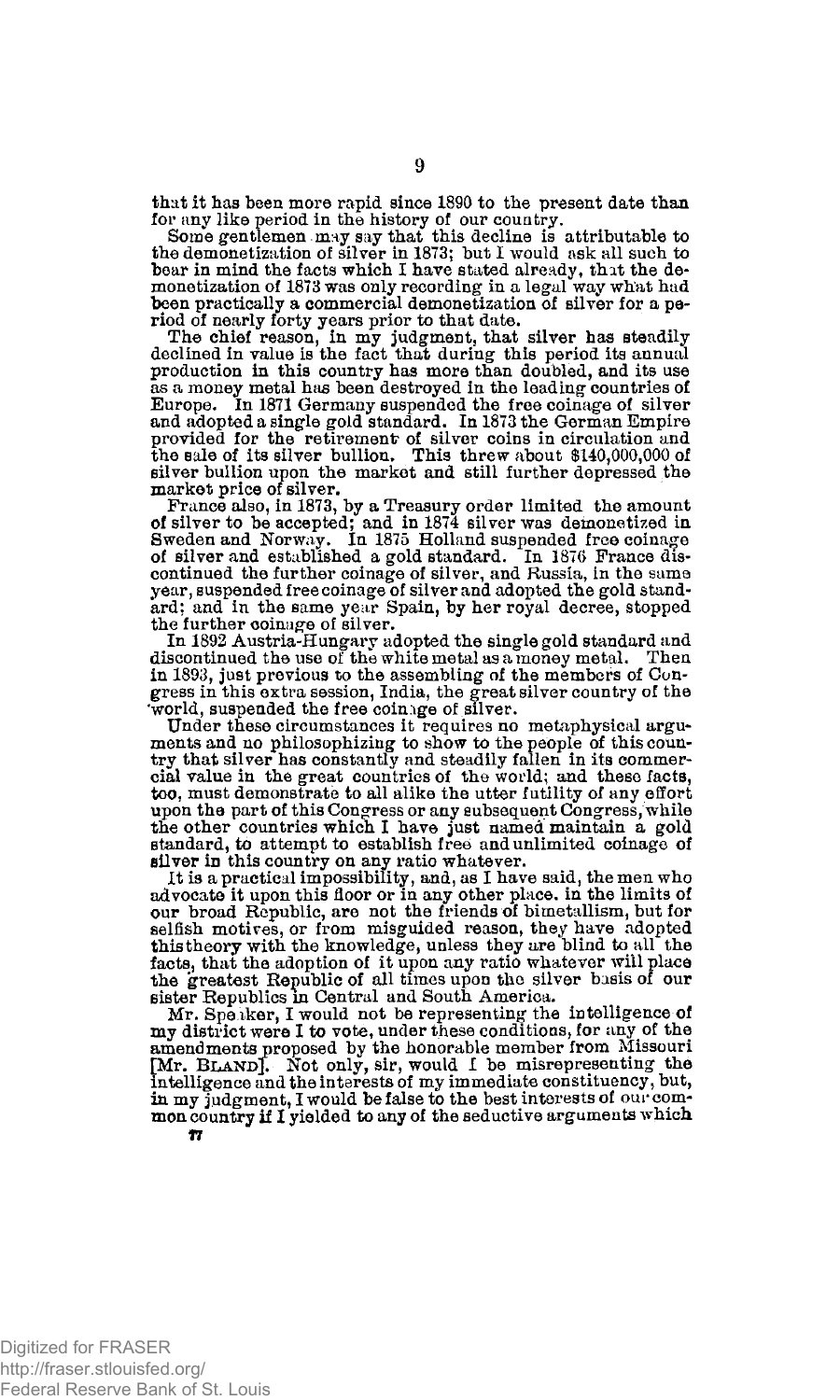have been portrayed in such eloquent terms by members who have spoken on that side of the question, and vote in favor of any one of the propositions which they present. This is a crisis which calls for intelligent action; not only intelligent ac-tion, but for prompt action, if we would benefit our country in this its hour of commercial peril.

The reasons in part assigned for my objection to the indorsement of any of these ratios for the free and unlimited coinage of silver lead me also, Mr. Speaker, to vote against the proposition, which is suggested in the last amendment of the gentleman<br>from Missouri, for the reënactment of the so-called Bland-Alli-<br>son act of 1878. That act, Mr. Speaker, provides for the purchase by the Government each month of not less than \$2,000,000 worth of silver and not more than \$4,000,000 of silver bullion for coinage into silver dollars, at a rate of  $412\frac{1}{2}$  grains of standard silver or 371<sup>1</sup> of fine silver for each dollar.

It was left in the discretion of the Secretary of the Treasury, between these limits, to determine the amount of silver bullion that should be purchased under that act from month to month. It was upon the statute books of our country until the enactment of the so-called Sherman law on the 14th day of July, 1890. That it was a menace to the continuance of our maintaining our paper currency and silver on an equality with our gold currcncy is evidenced by the letter of President Cleveland, In 1885, to Gen. Warner of Ohio, a letter which has become somewhat celebrated in the consideration of the silver question, and which affirmed, in substance, that the continuation of that act Upon the statute books would lead this country to a silver basis.

This agitation, Mr. Speaker, of the silver question was begun by the opponents of the resumption of specie payments, which, under the act of 1875, was to take place on the 1st day of Jan-uary, 1879. It was, in one sense, a demand for more money. That demand for more money first found expression in what is called the inflation bill, which was passed by both Houses of Congress in 1874, and was subsequently vetoed by President Grant.

When the friends of an inflated currency were foiled in their attempt by our great military chieftain, who was then the President of the United States, they took up the subject of the demonetization of silver under the act of 1873, which agitation continued with varying success until 1878, when, as a compromise with the friends of free and unlimited coinage of silver, the Bland-Allison act was proposed, and finally enacted into a law. It never met the hearty approval of the able financiers of the country, but was then regarded and has since been treated as a temporary makeshift between the advocates of sound money on the one hand and the inflationists on the other.

There was nothing in this act, Mr. Speaker, when it became a law, that pledged this country to maintain the silver dollars which were to be coined under that act at a parity with gold, and that is one of the reasons why President Cléveland, as early as 1885, believed that it was a pernicious law, and that the con-tinued coinage of silver dollars under that act would drive gold to foreign countries and place us upon a silver basis.

The much-abused Sherman law, in my judgment, is in many **77** 

Digitized for FRASER http://fraser.stlouisfed.org/ Federal Reserve Bank of St. Louis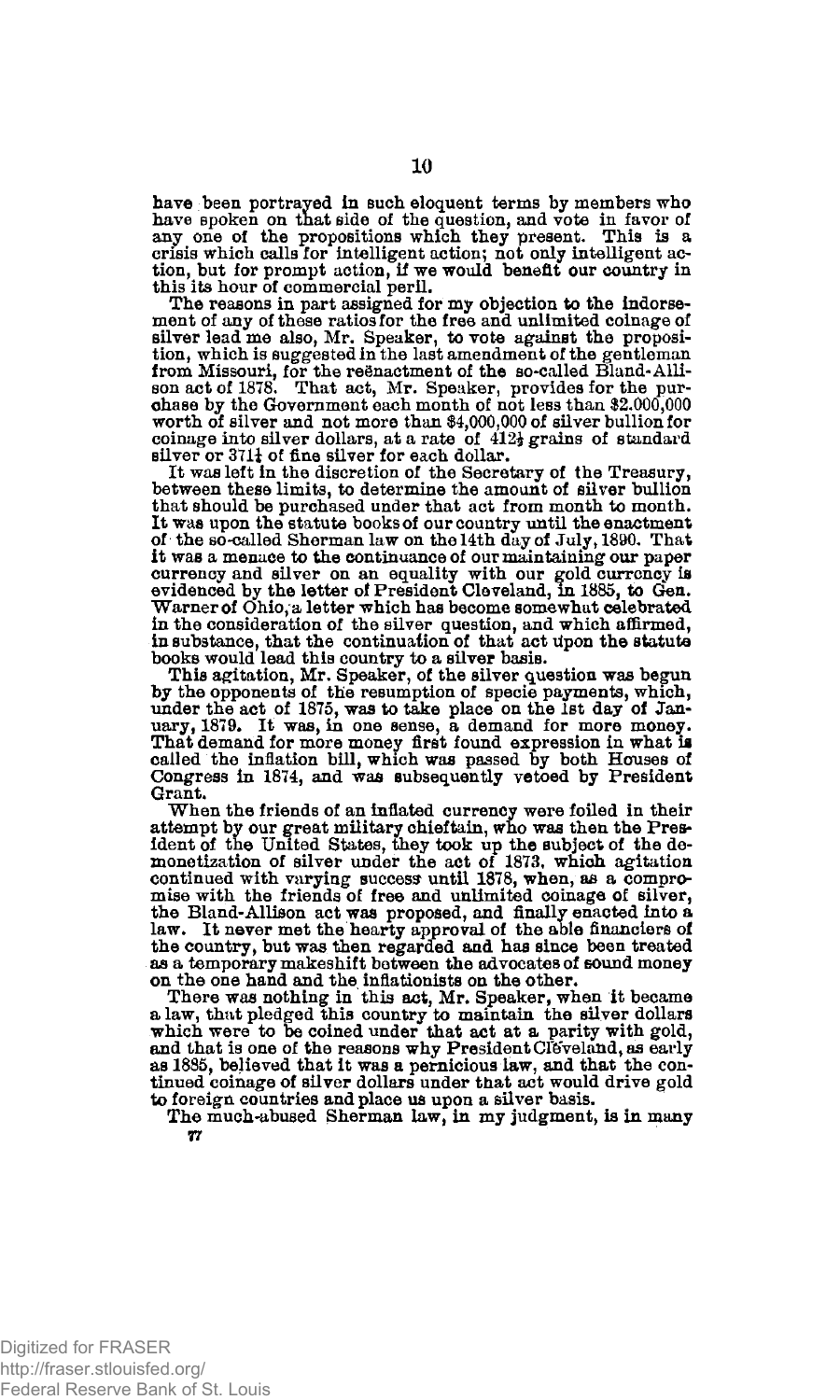respects preferable to the adoption of the proposed amendment for the reenactment of the so-called Bland-Allison act; because, while it authorizes the Secretary of the Treasury to purchase 4,500,000 ounces of silver per month, and issue silver certificates for the market value of this bullion, it also pledges the property and the credit of the Government to maintain these silver certificates at a parity with gold.

And it is that pledge, and that pledge alone, which has been faithfully carried out by each Republican Secretary of the Treasury, which, in my judgment, has enabled this Government to maintain this vast sum of silver dollars and silver certificates at a parity with gold. You divorce these silver dollars and silver certificates from'gold, and allow them to circulate upon their own merits without the pledge of the Government's property and its credit to maintain them at a parity with gold, and they would sink instantly to their commercial value.

At the present price of silver more silver dollars would be coined under the Bland-Allison act per month than would be by the purchase of silver bullion under the Sherman act of 1890. As I have already shown, under the Bland-Allison act the Secretary of the Treasury is to purchase not less than \$2,000,000 worth of silver per month and coin the same into dollars. At the present price of silver, which I estimate at 72 cents per ounce, \$2,000,- 000 worth would produce \$3,685,714, while 4,500,000 ounces of silver at the same price cost only \$3,150,000. Thus you see that the purchase of silver under the act which

it is proposed to repeal, at the present price, is \$515,714 a month less than would be coined under the so-called Bland-Allison bill. Under the present condition of the Treasury the reënactment of the law of 1878 would put us upon a silver basis as quickly as the enactment of a free, unlimited coinage bill on any of the ratios suggested in the pending amendments. Indeed, Mr. Speaker, the facts and figures which I have here presented furnish a sufficient reason, for me at least, to vote against all of the propositions that are contained in the proposed amendments to the pending

bill for the repeal of the purchasing clause of the Sherman act. This leads me to a consideration of that act. I remember well the discussion which took place in this Hall, and in the Senate, which resulted in this legislation. My friend from Missouri [Mr. BLAND] was then contending, as he is now, for the free and unlimited coinage of silver. His party associates then were not, as now, divided upon this question. We then had a Republican President, and men who to**-day** on that side of the House denounce the free and unlimited coinage of silver as a menace to the maintenance of our commercial prosperity, were then agreed to follow him in his efforts to secure legislation of this kind.

Whether since that time, by a careful study of this subject, they have abandoned the heresies which they then professed to believe in, or whether they permitted partisanship and their desire to embarrass the Republican party to control their volces<br>and votes, I shall leave to them to say. In the discussion of this<br>question at present I shall not stop to indulge in any partisan<br>debate or to array unneces peculiar position upon this question in the years that have gone. 77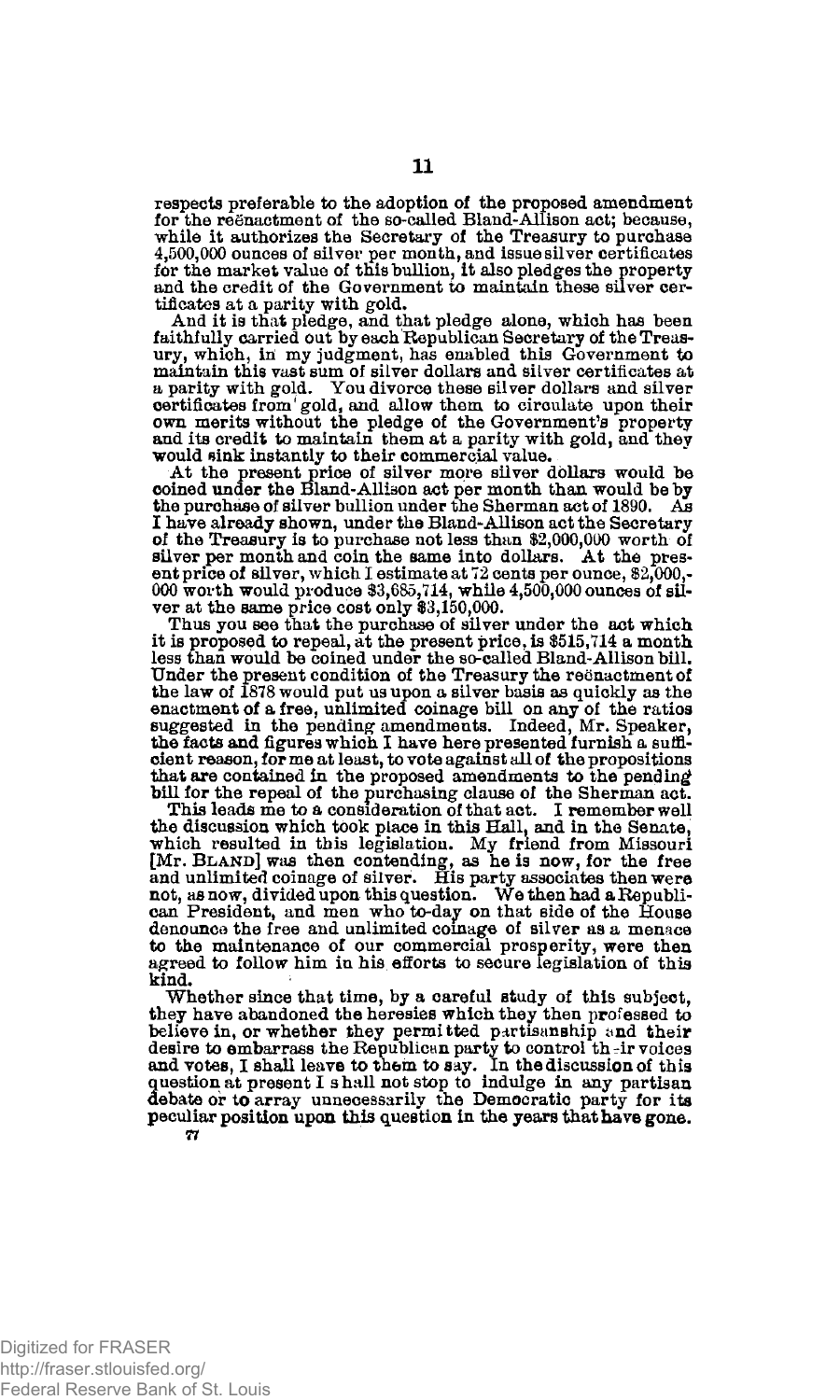The impending crisis is too grave and the necessity for prompt action too great to stop in the midst of this effort to relieve the country from this condition to indulge In crimination or recrimination.

It is due to the facts of history, however, to state that by an almost united vote the Democratic members of the House of Representatives voted for the free and unlimited coinage of silver on the ratio as proposed in the first of the pending amendments. It had passed the Senate by a combination between the Democratic Senators and the Republican Senators from the silver States. The Republican members of the then House of Representatives believed then, as they believe now, that the true interests Of this country would be imperiled if such a bill were enacted into law, and they refused to approve of the bill that was sent to the House from the Senate and sent a substitute to the Senate therefor.

This resulted, as those who are familiar with legislation will understand, in a conference committee, composed of a certain number of members selected by the House and another number selected by the Senate. After mature deliberation it was deemed by a majority of this conference committee that this act, as it is now found on the statute book, would be better for a temporary measure than to adopt the then Democratic idea of free and unlimited coinage. No man who had favored this measure believed that it was to long remain on our statute books.

The hope was then indulged that time and experience would lead a sufficient number of Democratic Representatives and Senators to understand that the prosperity of our country must depend upon sound financial legislation, and that under the facts that exist in the world to-day regarding silver it would be utterly impossible for us to maintain it at any ratio on a parity with gold, and these considerations would induce them to desist from their efforts to secure the legislation that has always been championed by Mr. BLAND of Missouri.

That hope, Mr. Speaker, has been partly realized by the firm stand that has been taken by President Cleveland upon this question. Many members of this House who three short years ago were loud in their declamation in favor of the free and unlimited coinage of silver are now arrayed on the conservative side, under the leadership of their President, a position which has been held for so many years alone by the Republican party.

I am not one of those, however, Mr. Speaker, who are willing to confess that nothing but unmixed evil has followed from the adoption of the Sherman law. That legislation, as I have shown, was an improvement over the legislation that was given to the country in 1878, known as the Bland-Allison law. The question may arise, then, why should I vote for the repeal of the purchas-ing clause? The answer, to my mind, is clear and simple. The President of the United States, by his message to Congress, has said, in substance, that he is unable to maintain the parity between the two metals because of the constantly increasing amount of silver that is stored in the Treasury under this law.

There is no doubt in my mind that the attitude of his party as a free and unlimited silver-coinage party has added to the complications of this question. The people of Europe who have been **77**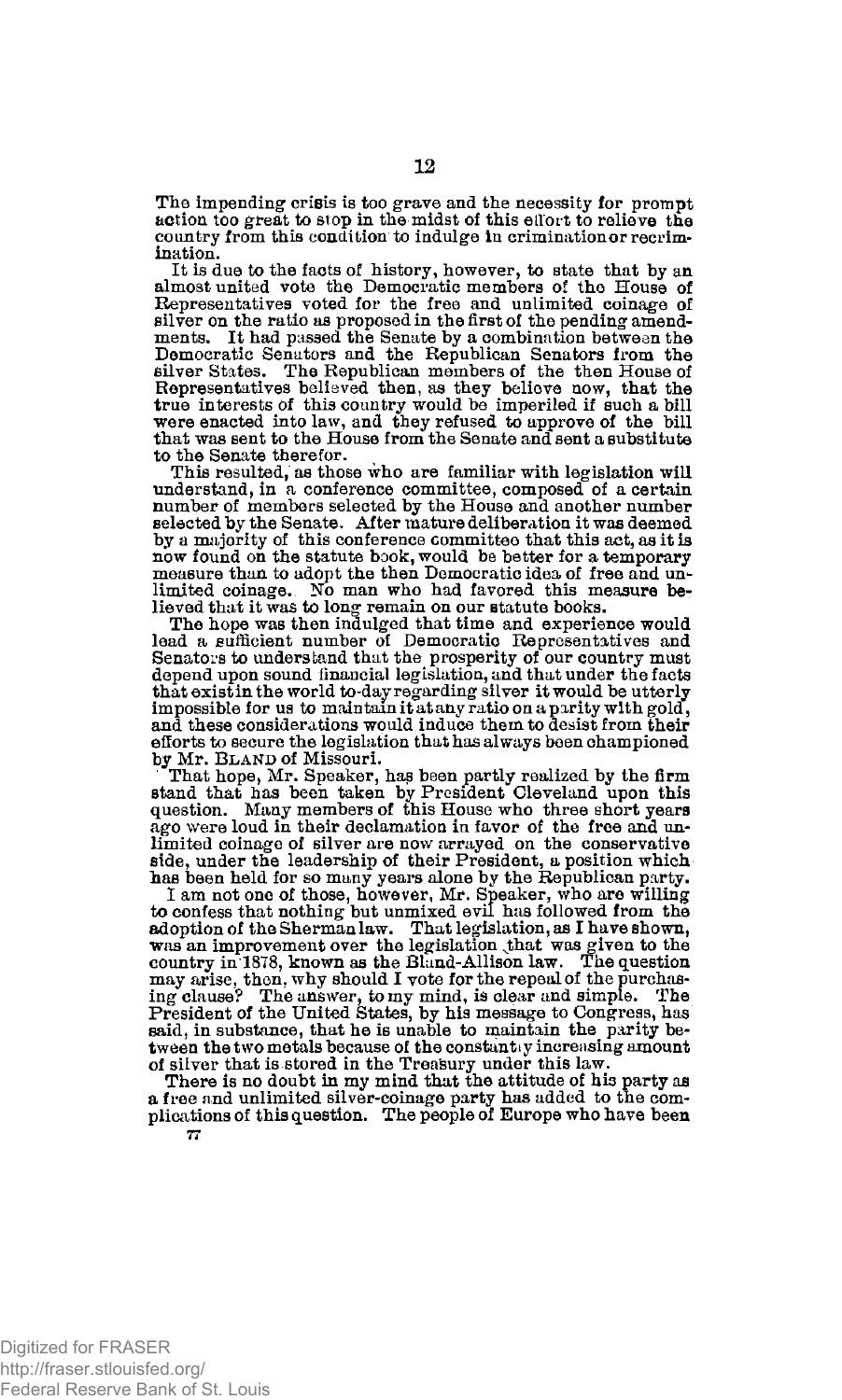in the habit of purchasing our bonds and stocks have seen a party placed in power by the votes of the people whose cardinal principle for many years upon the financial question has been the free f.nd unlimited coinage of this white metal, and with this legislation upon the statute book, and that party in power, they have felt that the President himself would not be able to control his party on this subject, and the result has been an effort upon their part to dispose of all obligations in this country that might by legislation be required to be paid in silver instead of being paid in gold.

The President's message to Congress, as it is interpreted by the Republicans, is an appeal to them to come to his aid and assist him in reestablishing the finances of this country upon the stable basis upon which they had been maintained for more than a generation by the Republican party, and as lovers of our country we are willing to respond by our voices and votes, and repeal this clause, thus placing it beyond the power of this Democratic political organization, committed to the free and unlimited coinage of silver, to destroy the equality between the metals as they have been maintained under Republican administration. Not only that, Mr. Speaker, but the bill by which we repeal

the purchasing clause of the act of July 14,1890, reaffirms a determination upon the part of this Government to maintain the two metals at a parity. We have a vast amount of coined silver dollars and a large amount of silver certificates, aggregating in round numbers six hundred million dollars. Those silver dollars and those silver certificates must be maintained at their par value. This bill, as I have said, pledges the property and the credit of the Government to that policy.

I am reminded, however, by gentlemen who sit around me, that the repeal of the purchasing clause of-this Sherman law as is proposed under the pending resolution gives no legislation for the future of silver, and leaves us without an expanding circulating medium to meet the wants of the country.

I appreciate that to its full extent, Mr. Speaker, and am one who believes that this country should have legislation that will utilize both of these metals for the benefit of the people. It will not do after the Republican party, through its members in the House and the Senate, have aided in securing the repeal of the purchasing clause of the act of July 14,1890, thus enabling the President of the United States to maintain our present volume of silver and silver certificates at a parity with gold, for him and his party to stop there.

The people of this country expect the President and the Democratic party, by proper legislation, to present some scheme of finance that will utilize these metals, and will furnish to the country a sufficient supply of money to meet the wants of trade and commerce, and if they fail them as false to the interests that they pledged themselves to protect and maintain when they were placed in power.

Now, sir, had this resolution that has been adopted here not limited us to the amendments upon which I have spoken, I should have been glad for one to have suggested proper and germane amendments to this bill looking to an increased circulation, expanding and elastic in its character, to meet the wants of a con-**77**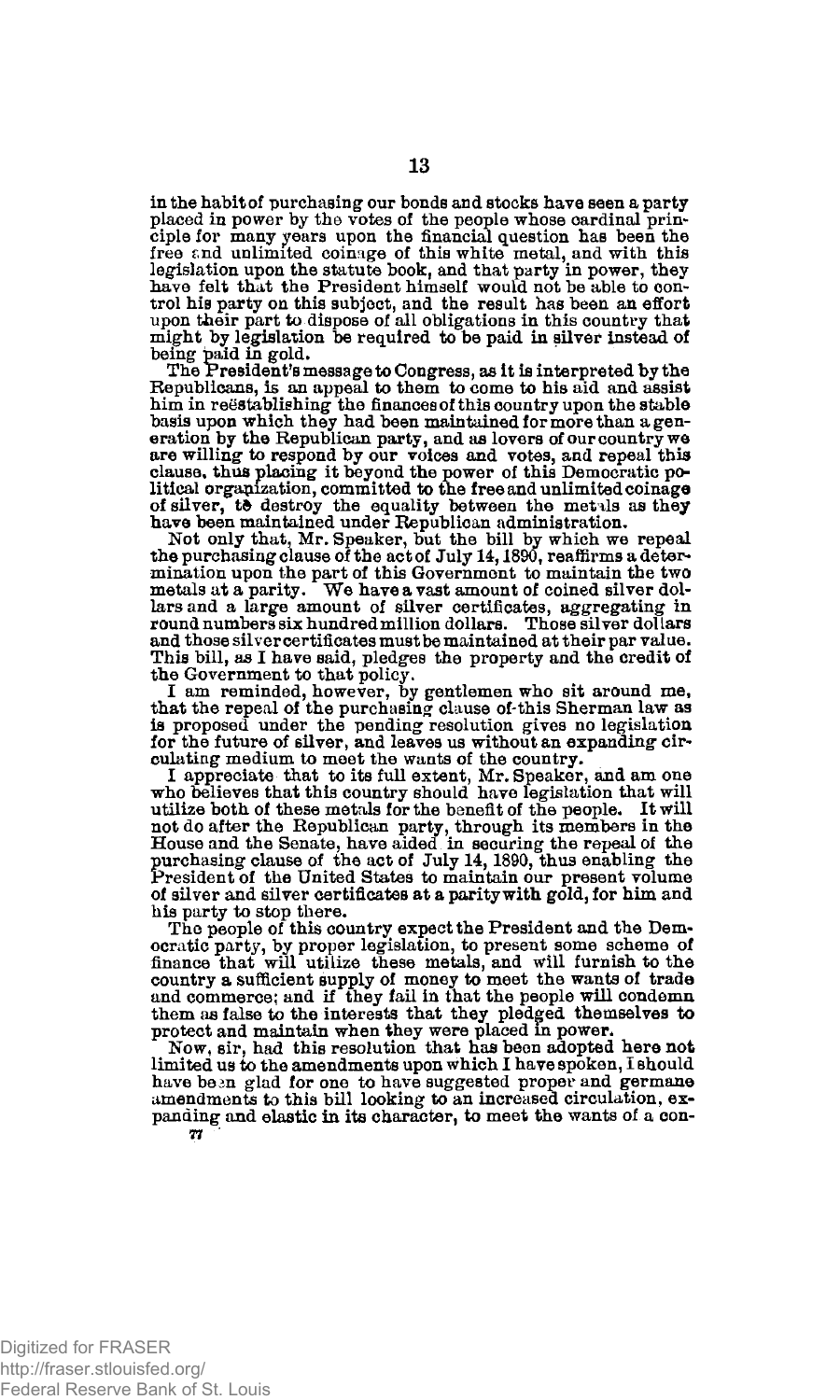stantly increasing population in this country, and the needs of a growing commerce and trade. My views might not meet with the approval of all this House, but a discussion along this line would certainly lead to the adoption of some proposition that would meet the requirements of this occasion.

As I have said, Mr. Speaker, the great cry that is made by the friends of the free and unlimited coinage of silver in this country is that if it is treated simply as a commodity, and its money quali-ties taken away from it or limited or impaired in any manner, that the people will suffer because of a scarcity of a circulating<br>medium, and have argued with a good deal of justness that the<br>prices of all commodities will fall if there is a contraction in the standard of value and medium of exchange.

In my judgment their objections can be met by legislation that will continue the gold dollar as established by the law of Feb-ruary 12, 1873, as the unit of value of the United States. Instead of from this date coining gold at the mints, I would use the gold bullion as a basis for the issuing of gold certificates. That could be managed, Mr. Speaker, in this manner: Whenever the holder of gold bullion in an amount of \$100 or more should de-posit that in the Treasury of the United States, or at any mint or assay office, that the Secretary of the Treasury might designate the depositor should receive, instead of gold coins there-<br>for, registered Treasury notes, of such denominations as the Secretary of the Treasury might designate, called Treasury notes, for an equal amount to the number of dollars of the bullion deposited.

Upon these notes I would have certified by the Secretary of the Treasury that there had been deposited in the Treasury of the United States an amount of gold equal to \$100, or the amount that the depositor had placed in the Treasury of the United States, and then have the notes certify that they are redeemable in an amount of gold equal to \$100, or whatever was deposited, on demand of the holder thereof.

I would treat silver in precisely the same way, and whenever the holder of silver bullion in quantities aggregating a hundred dollars' worth or more deposits that bullion with the Treasurer of the United States, or at any assay office of the United States that might be designated by the Secretary of the Treasury, I would permit him to receive therefor a Treasury note certify-ing that the depositor had left in the Treasury of the United States an amount of silver equal to \$100, or whatever sum the silver bullion was worth according to our standard of value on the day of its deposit, and then have that silver note certified by the Secretary of the Treasury that it is redeemable in an amount of silver equal to \$100 or whatever amount was deposited at the time it was issued, on the demand of the holder thereof.

You will see, Mr. Speaker, from this that neither the gold nor the silver certificate is redeemable in any number of dollars, or<br>at any specified time. The unit of value in this country, as<br>fixed by the law of 1873, is the gold dollar of 23.22 grains of pure<br>gold; and these gold and sidered legislation, both of the great money metals can be util-77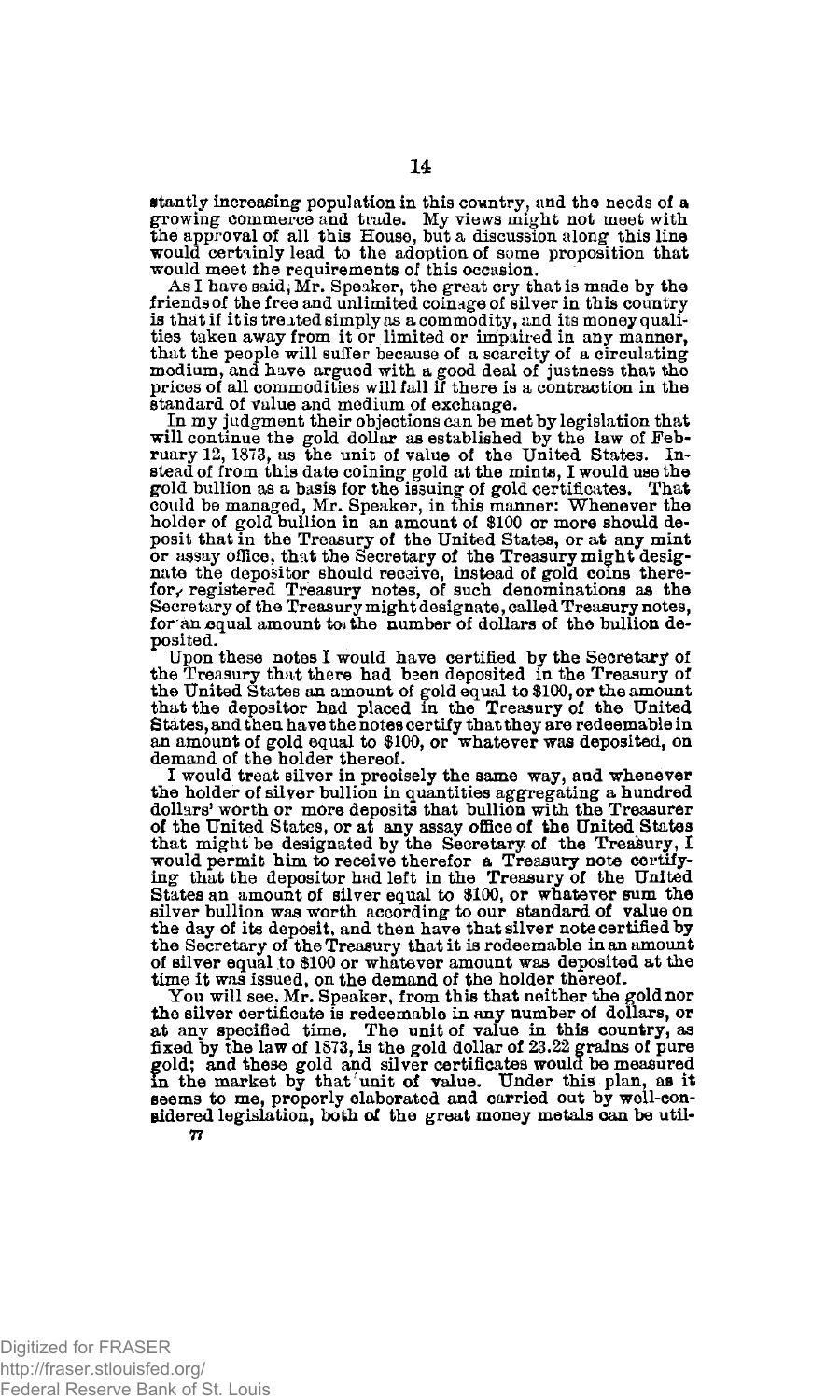ized by the Government of the United States to furnish a suitable and elastic and constantly increasing currency to the people of this country.

There is no danger under legislation of this kind of a silver certificate depreciating in the market—that would be utterly im-possible. It would, be as valuable in the markets of Europe as a gold certificate. It would be as valuable in any section of the United States as the gold certificate. Why? Because it evidences upon its face that it is good for a quantity of silver equal to its face value.

I would make these certificates legal tenders for all public and private debts.

Under this system, as I have said, there can be no-question but what those silver certificates would circulate as money in

the country as readily as gold coin or gold certificates.<br>In this manner the product of the American mines can be<br>utilized for the benefit of the whole country, and at the same<br>time the certificates that are issued upon bu ited with the Treasurer of the United States will circulate in New England or through the Niddle States or in any section of the country as well as the greenback of to-day or as gold coin. It has been demonstrated, Mr. Spe

that gold and silver coins do not circulate among the people. They seek places of deposit in our banks and subtreasuries, and there is a demand among the people for a paper money. It is more convenient. It is easier to handle. It is cheaper to transport from one point to another, and in every respect, almost, the people of this country have shown that they prefer this kind of money, where they can be satisfied that it is as good as gold coin. And when they are assured that back of each one of these cer-<br>tificates there is gold or silver bullion of sufficient quantities, so that that bond can be taken to the Treasury of the United States, or any of our subtreasuries, and redeemed at its par value, there will be no question about the people of this country reeeiving it in all the channels of trade.

If a bill could be prepared and passed in this Congress, em-bodying this idea, it could be elaborated, Mr. Speaker, so as to meet any objections arising from the fluctuations in value of either of the metals. I shall not take the time here to demonstrate to the House and the country how that can be done. Prom the study I have given this subject, and from the opinions of the men who are well versed in the science of finance, this is one of the most feasible plans that can be adopted by the people of this country to utilize hoth gold and silver as money.

By the adoption of this we shall avoid all the troubles and inconveniences and hardships of a single gold standard, that have been so picturesquely and so eloquently portrayed to the people of this country by the gentleman favoring the free and unlimited coinage of silver. By the adoption of this method we will also escape the equally dangerous ground of placing this country upon the single silver standard, and thus from a monetary standpoint place us on a par with the second-class powers of the earth.

No friend of either of the metals can object to a method of the character here suggested, because it takes the metal that he 7*r*